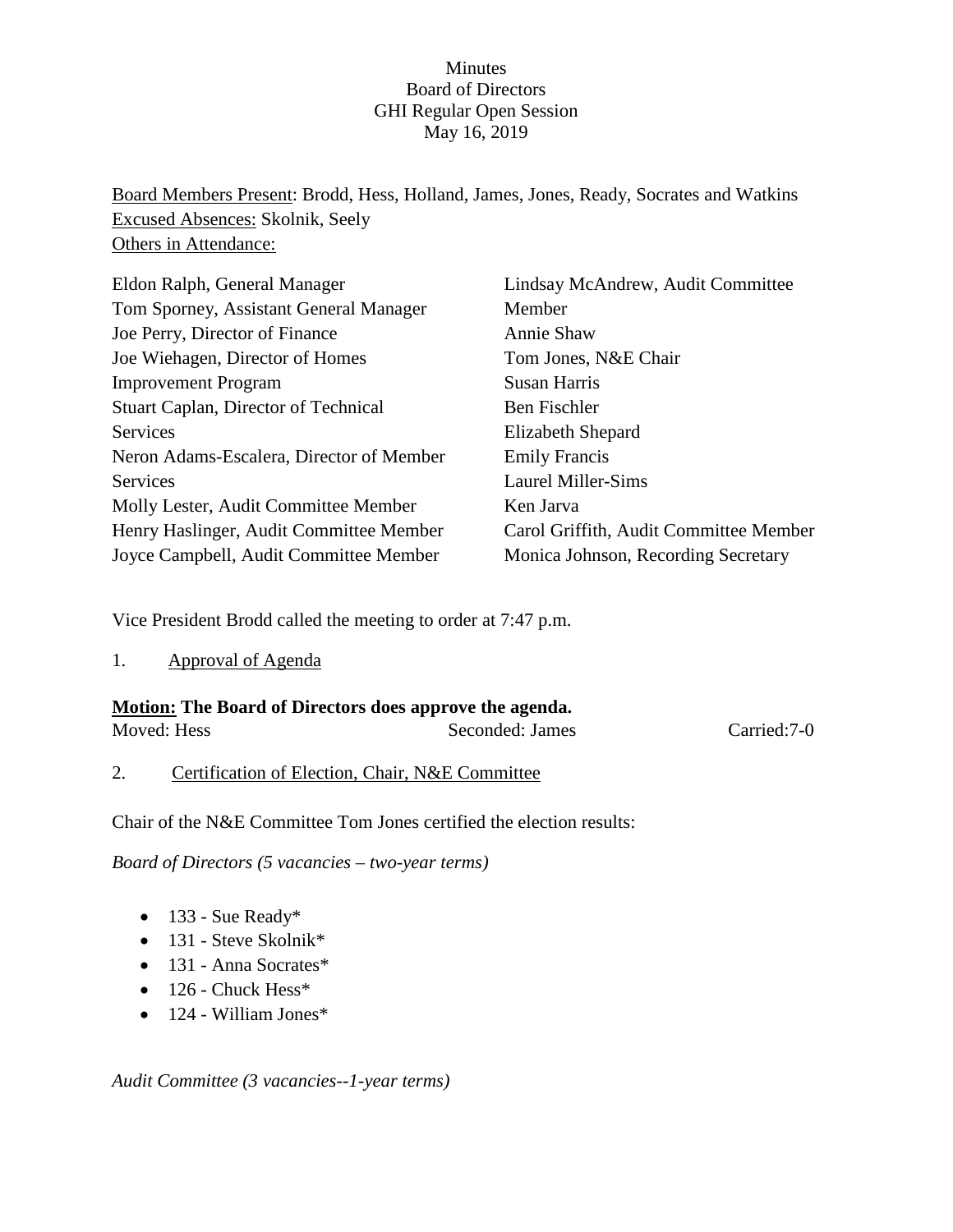- 147 Lindsay McAndrew\*
- $\bullet$  140 Carol Griffith\*
- 135 Joyce Campbell\*

*Nominations & Elections Committee* was not certified but names provided for information.

- Alex Barnes
- Theresa Henderson
- Tom Jones
- Therese Kucera
- Mary Salemme

Members cast 157 ballots.

At this point, Director Ready took her seat at the Board table.

Lindsay McAndrew and Joyce Campbell joined Carol Griffith at the Audit table.

### 3. Board Reorganization and Election of Officers

Brodd opened the floor for nominations.

Brodd opened the floor for nomination for president.

## **Motion: I nominate Steve Skolnik for President.**

Moved: Hess

Brodd closed the floor for nominations.

Brodd opened the floor for nominations for vice president.

## **Motion: I nominate Stefan Brodd for Vice President.**

Moved: Ready

Vice President Brodd closed the floor for nominations.

Vice President Brodd opened the floor for nominations for secretary.

## **Motion: I nominate Ed James for Secretary.**

Moved: Ready

Vice President Brodd closed the floor for nominations.

Vice President Brodd opened the floor for nominations for treasurer.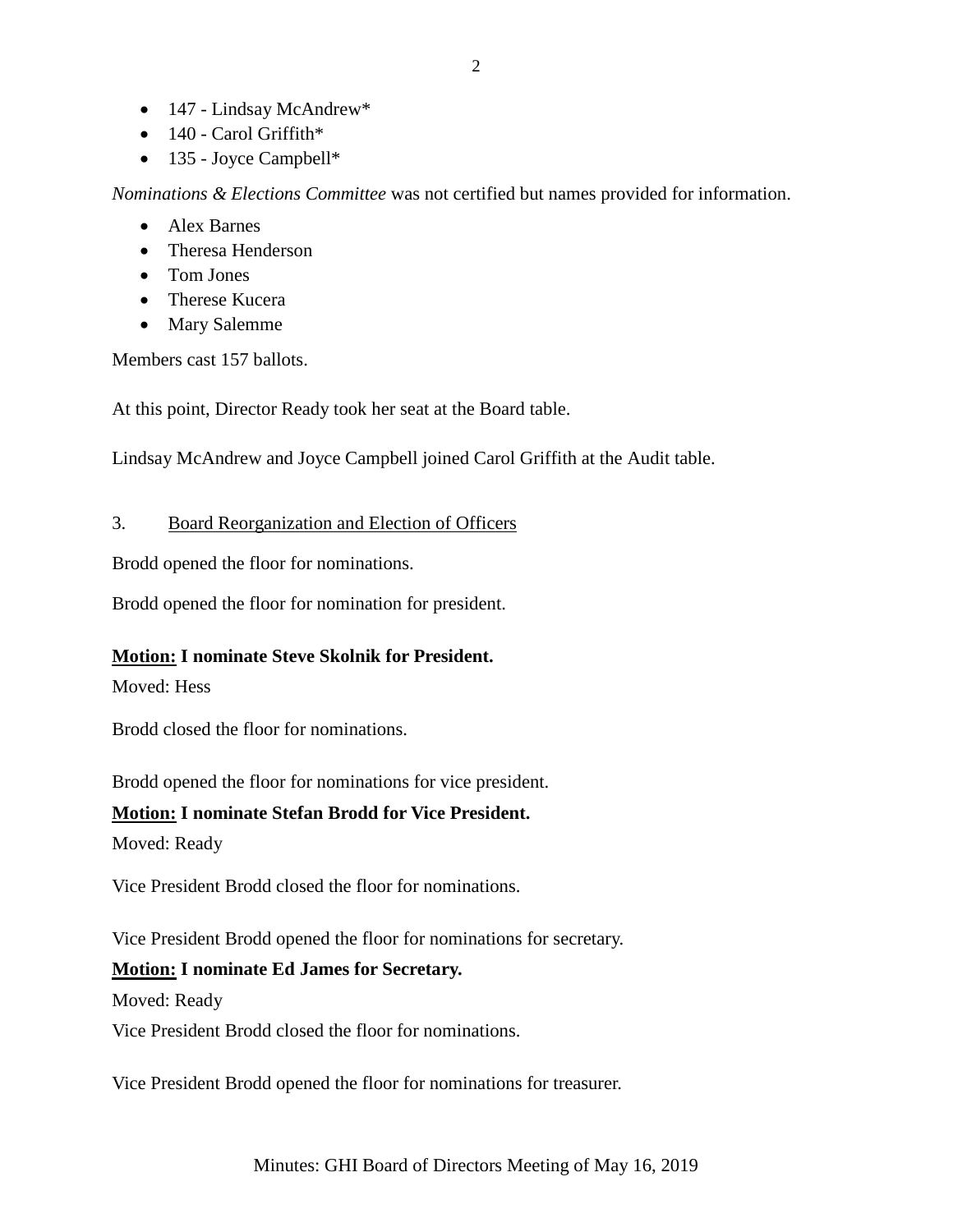### **Motion: I nominate Chuck Hess for Treasurer.**

Moved: Jones

All nominated candidates accepted their nomination and were elected.

### 4. Code of Ethics Acknowledgement

*Each Board member who was present signed the Code of Ethics Acknowledgement during the meeting and turned it in.*

#### 5. Visitors and Members (Comment Period)

None.

### 6. Approval of Membership Applications

# **Motion: I move that the Board of Directors approve the following persons into the cooperative and membership be afforded them at the time of settlement:**

## • **Eric A. Forrest, Mary T. Forrest, Tenants by the Entirety, 11-F Hillside Road.** Moved: James Seconded: Hess Carried: 8-0

### 7. Committee and Homes Improvement Program Reports

## **Home Improvement Program –** Ralph reported that: 2019

- Windows 58 completed at 18.5%
- Baseboard heaters 112 completed at 36%
- Mini split systems 11 completed at 11%
- Attics 14 completed at 11%
- Doors 3 completed at 1%
- Siding is scheduled to start on May 28.
- Frame crawlspace electrical to start on June 3.
- Exterior wall insulation to start on June 3.

**Member Outreach Committee** – Brodd reported that the MOC begun their outreach program to new members. Each new member will receive a post card about a month after joining GHI.

8. For Action or Discussion

## 8a. Approve Minutes of the Special Open Session Meeting Held on April 18, 2019

**Motion: I move that the Board of Directors approve the minutes of the Special Open Session meeting that was held on April 18, 2019 as presented.**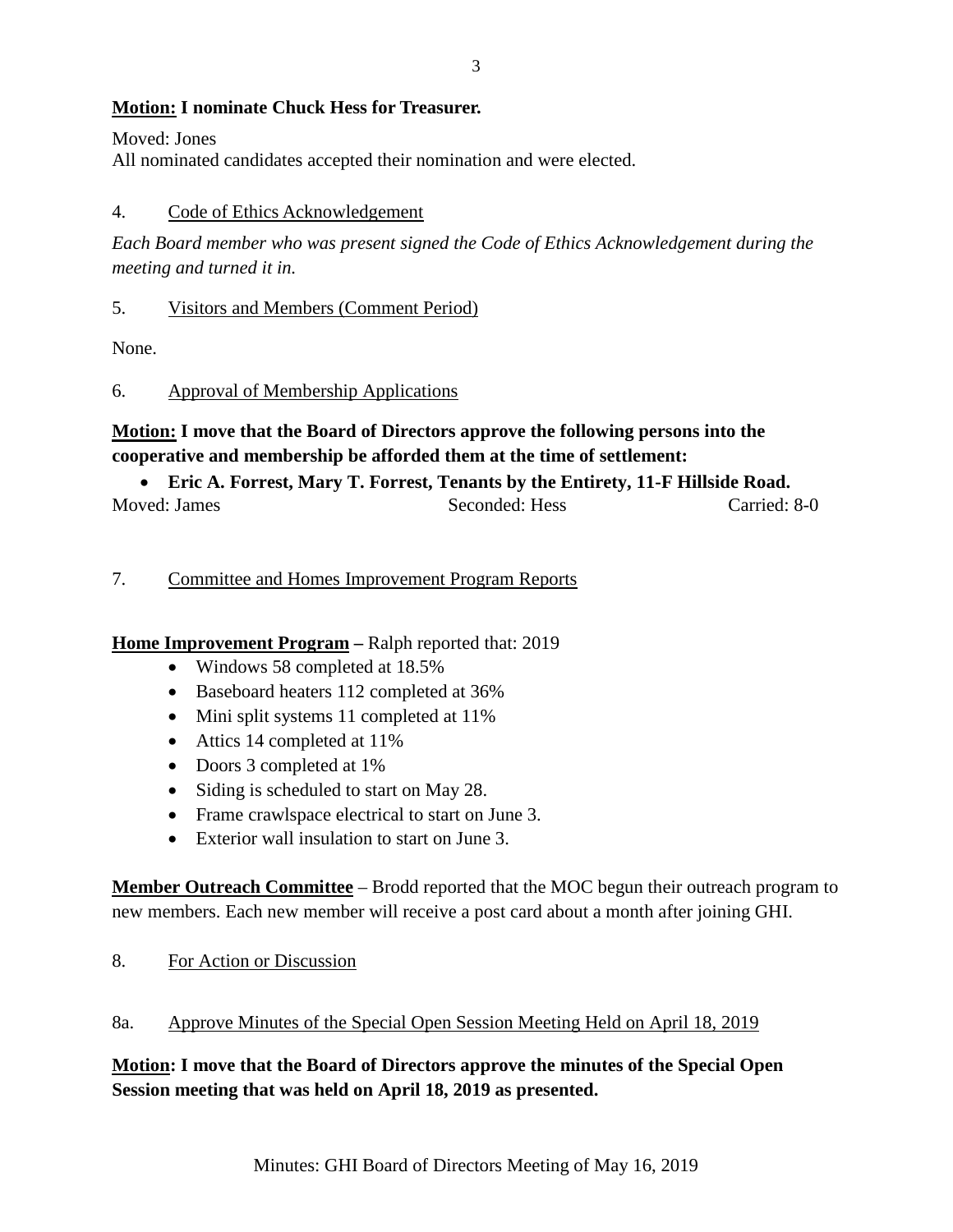#### 8b. Approve Minutes of the Regular Open Session Meeting Held on April 18, 2019

## **Motion: I move that the Board of Directors approve the minutes of the Regular Open Session meeting that was held on April 18, 2019 2019 as presented.**

| Moved: James            | Seconded: Hess | Carried: 6-0-2 |
|-------------------------|----------------|----------------|
| Abstained: Brodd, Ready |                |                |

#### 8c. Designation of GDC Stockholders

After the election of the 2019-20 GHI Board of Directors, it is necessary to designate Greenbelt Development Corporation (GDC) stockholders. These persons are designated by the GHI Board to hold proxies for GDC stock that is owned by GHI. Traditionally, the GHI Board grants each GHI Director a proxy for  $1/9<sup>th</sup>$  of the GHI shares of stock in GDC.

As stipulated in GDC's bylaws, the annual meeting of its stockholders shall be held in June of each year, at which meeting they shall elect a new Board of Directors and Officers. The next annual stockholders' meeting will be held on June 6, 2019.

**Motion: I move that Stefan Brodd, Chuck Hess, Stephen Holland, Ed James, Bill Jones, Sue Ready, Steve Skolnik, Anna Socrates and Tami Watkins, the current Board of Directors of GHI, each be granted a proxy for 1/9th of the GHI shares of stock in Greenbelt Development Corporation. These proxies shall remain in force until new proxies are voted.** Moved: Hess Seconded: James Carried:

#### 8d. Appointment of Member Complaint Panels

The three complaint panels can be established for the 2019-20 Board term:

Panel 1: Skolnik, Chair, Socrates and Jones Panel 2: Brodd, Chair, Watkins and Holland Panel 3: Ready, Chair, James and Hess

8e. Review Board Meeting Procedures

The new Board reviewed the Board meeting procedures in Attachment #4. that were last updated in 2018. *No changes were made.*

#### 8f. Proposed Meeting Dates during the New Board Term

The following dates were approved for Board meetings during the period June 1 to the end of December 2019: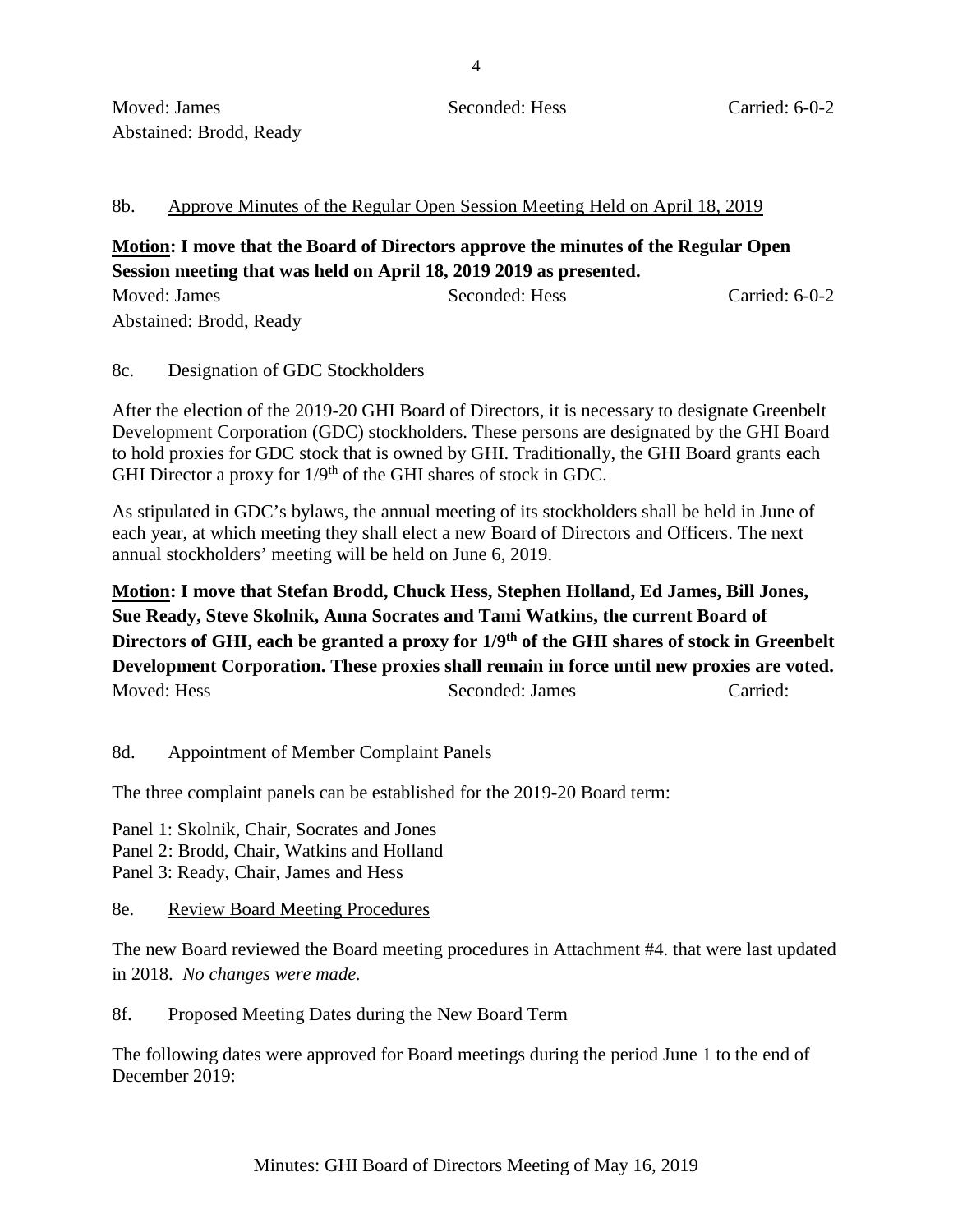| Board's Strategic Action Plan, that will be facilitated by Ms.<br>Becky Roberts of Catoctin Consulting, LLC.<br>Thursday, June $6th$<br><b>Regular Board Meeting</b><br>Monday June 10 <sup>th</sup><br>Board orientation program beginning at 7:00 p.m. to be<br>presented by attorney Joe Douglass.<br>Monday, June $17th$<br>Board/Audit Committee work session to discuss how the<br>Board, audit committee and staff should work together towards<br>GHI's best interests.<br>Thursday, June 20 <sup>th</sup><br><b>Regular Board Meeting</b><br>Monday, July 22<br>Work session with the Greenbelt City Council<br>Thursday, July 11 <sup>th</sup><br><b>Regular Board Meeting</b><br>Thursday, July 18th<br>Training session for the Board re: interpreting financial<br>statements beginning at 7:00 p.m.<br>Thursday, July 25 <sup>th</sup><br><b>Regular Board Meeting</b><br>Thursday, August 15 <sup>th</sup><br><b>Regular Board Meeting</b><br>Thursday, August 29th<br>Work session beginning @ 7:00 p.m. between the Board and<br>Finance Committee re: preliminary discussions about the 2020<br>budget. | Sunday, June 2 <sup>nd</sup> | Work session from 9.00 a.m. to 4.00 p.m. to update the |
|---------------------------------------------------------------------------------------------------------------------------------------------------------------------------------------------------------------------------------------------------------------------------------------------------------------------------------------------------------------------------------------------------------------------------------------------------------------------------------------------------------------------------------------------------------------------------------------------------------------------------------------------------------------------------------------------------------------------------------------------------------------------------------------------------------------------------------------------------------------------------------------------------------------------------------------------------------------------------------------------------------------------------------------------------------------------------------------------------------------------------|------------------------------|--------------------------------------------------------|
|                                                                                                                                                                                                                                                                                                                                                                                                                                                                                                                                                                                                                                                                                                                                                                                                                                                                                                                                                                                                                                                                                                                           |                              |                                                        |
|                                                                                                                                                                                                                                                                                                                                                                                                                                                                                                                                                                                                                                                                                                                                                                                                                                                                                                                                                                                                                                                                                                                           |                              |                                                        |
|                                                                                                                                                                                                                                                                                                                                                                                                                                                                                                                                                                                                                                                                                                                                                                                                                                                                                                                                                                                                                                                                                                                           |                              |                                                        |
|                                                                                                                                                                                                                                                                                                                                                                                                                                                                                                                                                                                                                                                                                                                                                                                                                                                                                                                                                                                                                                                                                                                           |                              |                                                        |
|                                                                                                                                                                                                                                                                                                                                                                                                                                                                                                                                                                                                                                                                                                                                                                                                                                                                                                                                                                                                                                                                                                                           |                              |                                                        |
|                                                                                                                                                                                                                                                                                                                                                                                                                                                                                                                                                                                                                                                                                                                                                                                                                                                                                                                                                                                                                                                                                                                           |                              |                                                        |
|                                                                                                                                                                                                                                                                                                                                                                                                                                                                                                                                                                                                                                                                                                                                                                                                                                                                                                                                                                                                                                                                                                                           |                              |                                                        |
|                                                                                                                                                                                                                                                                                                                                                                                                                                                                                                                                                                                                                                                                                                                                                                                                                                                                                                                                                                                                                                                                                                                           |                              |                                                        |
|                                                                                                                                                                                                                                                                                                                                                                                                                                                                                                                                                                                                                                                                                                                                                                                                                                                                                                                                                                                                                                                                                                                           |                              |                                                        |
|                                                                                                                                                                                                                                                                                                                                                                                                                                                                                                                                                                                                                                                                                                                                                                                                                                                                                                                                                                                                                                                                                                                           |                              |                                                        |
|                                                                                                                                                                                                                                                                                                                                                                                                                                                                                                                                                                                                                                                                                                                                                                                                                                                                                                                                                                                                                                                                                                                           |                              |                                                        |
|                                                                                                                                                                                                                                                                                                                                                                                                                                                                                                                                                                                                                                                                                                                                                                                                                                                                                                                                                                                                                                                                                                                           |                              |                                                        |
|                                                                                                                                                                                                                                                                                                                                                                                                                                                                                                                                                                                                                                                                                                                                                                                                                                                                                                                                                                                                                                                                                                                           |                              |                                                        |
|                                                                                                                                                                                                                                                                                                                                                                                                                                                                                                                                                                                                                                                                                                                                                                                                                                                                                                                                                                                                                                                                                                                           |                              |                                                        |
|                                                                                                                                                                                                                                                                                                                                                                                                                                                                                                                                                                                                                                                                                                                                                                                                                                                                                                                                                                                                                                                                                                                           |                              |                                                        |
|                                                                                                                                                                                                                                                                                                                                                                                                                                                                                                                                                                                                                                                                                                                                                                                                                                                                                                                                                                                                                                                                                                                           |                              |                                                        |
|                                                                                                                                                                                                                                                                                                                                                                                                                                                                                                                                                                                                                                                                                                                                                                                                                                                                                                                                                                                                                                                                                                                           |                              |                                                        |
|                                                                                                                                                                                                                                                                                                                                                                                                                                                                                                                                                                                                                                                                                                                                                                                                                                                                                                                                                                                                                                                                                                                           |                              |                                                        |
|                                                                                                                                                                                                                                                                                                                                                                                                                                                                                                                                                                                                                                                                                                                                                                                                                                                                                                                                                                                                                                                                                                                           |                              |                                                        |
|                                                                                                                                                                                                                                                                                                                                                                                                                                                                                                                                                                                                                                                                                                                                                                                                                                                                                                                                                                                                                                                                                                                           |                              |                                                        |
|                                                                                                                                                                                                                                                                                                                                                                                                                                                                                                                                                                                                                                                                                                                                                                                                                                                                                                                                                                                                                                                                                                                           |                              |                                                        |
|                                                                                                                                                                                                                                                                                                                                                                                                                                                                                                                                                                                                                                                                                                                                                                                                                                                                                                                                                                                                                                                                                                                           |                              |                                                        |
|                                                                                                                                                                                                                                                                                                                                                                                                                                                                                                                                                                                                                                                                                                                                                                                                                                                                                                                                                                                                                                                                                                                           |                              |                                                        |
|                                                                                                                                                                                                                                                                                                                                                                                                                                                                                                                                                                                                                                                                                                                                                                                                                                                                                                                                                                                                                                                                                                                           |                              |                                                        |
|                                                                                                                                                                                                                                                                                                                                                                                                                                                                                                                                                                                                                                                                                                                                                                                                                                                                                                                                                                                                                                                                                                                           |                              |                                                        |
|                                                                                                                                                                                                                                                                                                                                                                                                                                                                                                                                                                                                                                                                                                                                                                                                                                                                                                                                                                                                                                                                                                                           |                              |                                                        |
|                                                                                                                                                                                                                                                                                                                                                                                                                                                                                                                                                                                                                                                                                                                                                                                                                                                                                                                                                                                                                                                                                                                           |                              |                                                        |
| Thursday, September 5 <sup>th</sup><br><b>Regular Board Meeting</b>                                                                                                                                                                                                                                                                                                                                                                                                                                                                                                                                                                                                                                                                                                                                                                                                                                                                                                                                                                                                                                                       |                              |                                                        |
| Thursday, September 19th<br><b>Regular Board Meeting</b>                                                                                                                                                                                                                                                                                                                                                                                                                                                                                                                                                                                                                                                                                                                                                                                                                                                                                                                                                                                                                                                                  |                              |                                                        |
|                                                                                                                                                                                                                                                                                                                                                                                                                                                                                                                                                                                                                                                                                                                                                                                                                                                                                                                                                                                                                                                                                                                           |                              |                                                        |
| Thursday, October 3rd<br><b>Regular Board Meeting</b>                                                                                                                                                                                                                                                                                                                                                                                                                                                                                                                                                                                                                                                                                                                                                                                                                                                                                                                                                                                                                                                                     |                              |                                                        |
|                                                                                                                                                                                                                                                                                                                                                                                                                                                                                                                                                                                                                                                                                                                                                                                                                                                                                                                                                                                                                                                                                                                           |                              |                                                        |
| Thursday, October 10 <sup>th</sup><br>Work session beginning $@ 7.00 p.m.$ between the Board and                                                                                                                                                                                                                                                                                                                                                                                                                                                                                                                                                                                                                                                                                                                                                                                                                                                                                                                                                                                                                          |                              |                                                        |
| Finance Committee re: the first draft of the 2020 budget,                                                                                                                                                                                                                                                                                                                                                                                                                                                                                                                                                                                                                                                                                                                                                                                                                                                                                                                                                                                                                                                                 |                              |                                                        |
| followed by a member input session.                                                                                                                                                                                                                                                                                                                                                                                                                                                                                                                                                                                                                                                                                                                                                                                                                                                                                                                                                                                                                                                                                       |                              |                                                        |
| Thursday, October 17th<br><b>Regular Board Meeting</b>                                                                                                                                                                                                                                                                                                                                                                                                                                                                                                                                                                                                                                                                                                                                                                                                                                                                                                                                                                                                                                                                    |                              |                                                        |
|                                                                                                                                                                                                                                                                                                                                                                                                                                                                                                                                                                                                                                                                                                                                                                                                                                                                                                                                                                                                                                                                                                                           |                              |                                                        |
| Thursday, November 7 <sup>th</sup><br>Regular Board Meeting – first reading of the 2020 budget                                                                                                                                                                                                                                                                                                                                                                                                                                                                                                                                                                                                                                                                                                                                                                                                                                                                                                                                                                                                                            |                              |                                                        |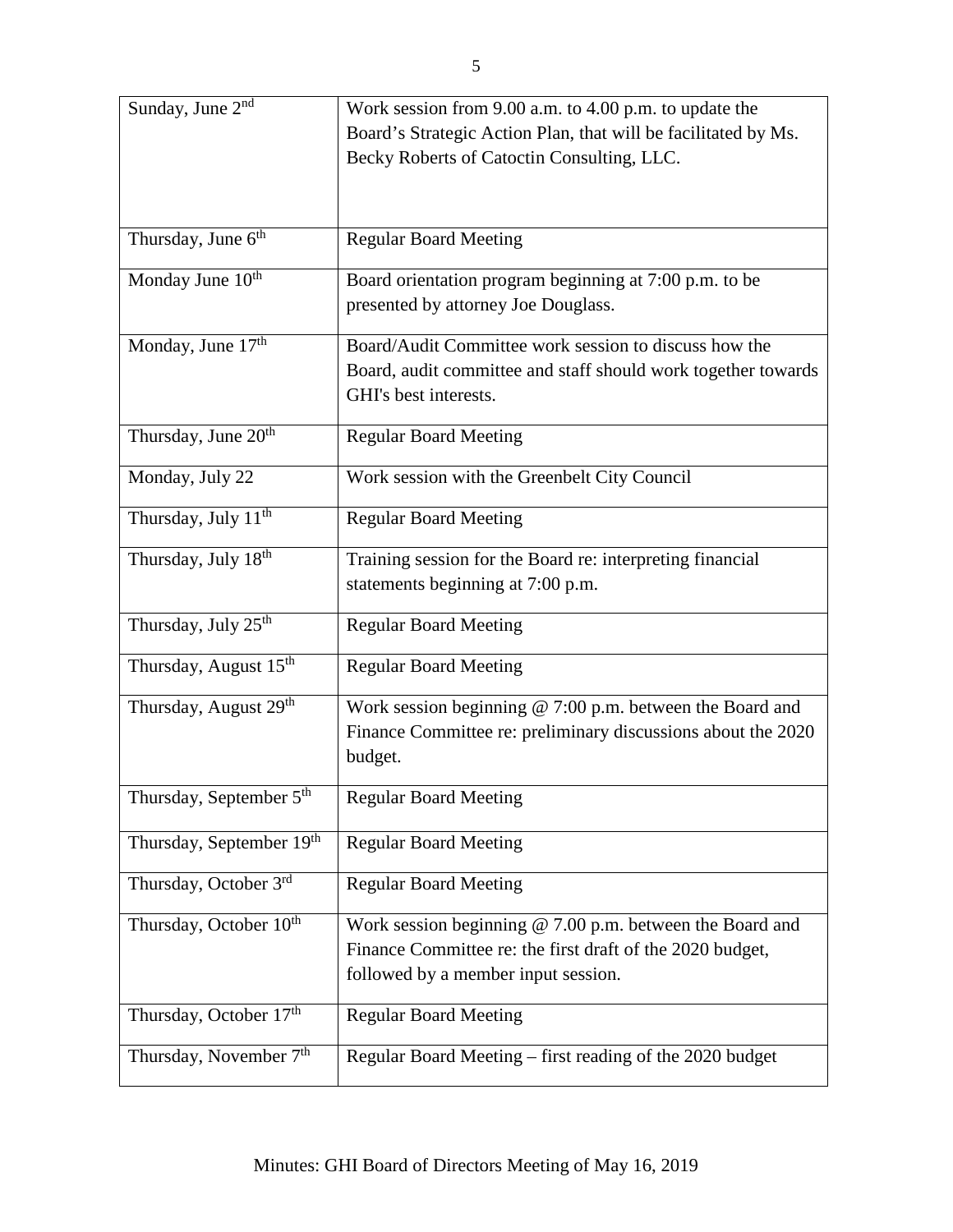| Thursday, November $21st$                                   | Regular Board Meeting – second reading of the 2020 budget                                                                               |
|-------------------------------------------------------------|-----------------------------------------------------------------------------------------------------------------------------------------|
| Thursday, December 5 <sup>th</sup>                          | <b>Regular Board Meeting</b>                                                                                                            |
| Sunday, December 8th<br>and Thursday, December<br>$12^{th}$ | Membership town hall meeting from 2:00 p.m. to 4:00 p.m. on<br>December $8th$ and 7:00 p.m. to 9:00 p.m. on December 12 <sup>th</sup> . |
| Thursday, December 19th                                     | <b>Regular Board Meeting</b>                                                                                                            |

For the period January to May 2020, staff recommends that the Board continue to hold regular Board meetings on the first and third Thursdays of every month, which has been the practice for the past few years. This schedule will enable the annual membership meeting to be held on May 14, 2020.

## *By Consensus: That the Board approved the proposed meeting dates.*

## 8g. Review Member Comments re: Proposed Design Help and Review Process and Revised Rules for Privacy Screens

On December 6, 2018, the Board reviewed a Design Help and Review Proposal from the Architectural Review Committee (ARC) that is intended to assist members in implementing the best solutions for their screening problems. The Board also reviewed the ARC's proposal to revise GHI's rules for privacy screens. The Board requested the ARC to rewrite the proposals in a more appropriate format for presentation to the membership for comment over a 30 day period.

On March 21, 2019, the Board reviewed the re-formatted proposals i.e. the Design Help and Review Process in Attachment #5a. and Revised Rules for Privacy Screens in Attachment #5b. The Board then directed the Manager to submit them to the membership for a 30-day review and comment period.

Six members submitted comments which are listed in Attachment #5c.

|                                                                                                                                                                                                                            | Motion #1: I move that the Board of Directors adopt the Design Help and Review |              |  |
|----------------------------------------------------------------------------------------------------------------------------------------------------------------------------------------------------------------------------|--------------------------------------------------------------------------------|--------------|--|
| Procedures for Privacy Screens as revised on May 16, 2019.                                                                                                                                                                 |                                                                                |              |  |
| Moved: Hess                                                                                                                                                                                                                | Seconded: Jones                                                                | Carried: 8-0 |  |
| <u>Motion #2:</u> I move that the Board of Directors adopt the revised rules in $\gamma$ VIII. Privacy<br>Screens of the GHI Member handbook as revised on May 16, 2019.<br>Seconded: Ready<br>Carried: 8-0<br>Moved: Hess |                                                                                |              |  |

8h. Proposal for Applying Wood Chips for Landscape Improvement in a Common Area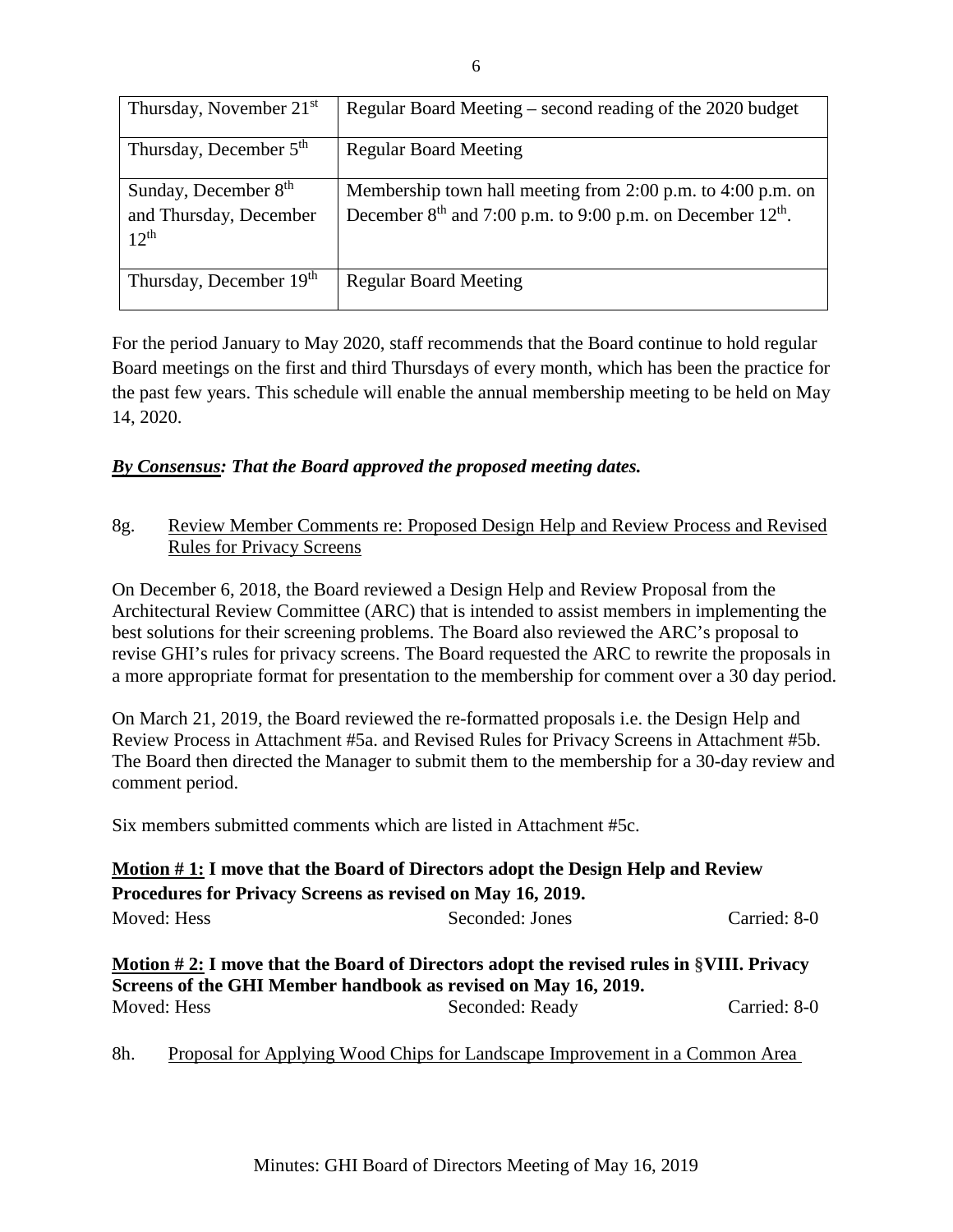GHI has a continuing surplus of wood chips from our arborist contractors, most of which we are currently paying to have hauled away. Ken Jarva (GHI member at 8–T Plateau Place) has proposed to the Maintenance Department and the Woodlands Committee that a significant portion of these wood chips can be used instead for landscape improvements in our common areas. The concept is to apply wood chips as a thick mulch in areas where grass is growing poorly, in order to improve the soil and encourage the development of long-term landscape plans for these areas. Ken has identified an area that can serve as a pilot project for this use of our wood chips, located in the common area immediately behind Ridge Road court 57, north of the new playground and east by the inner walkway (approximately 3,000 square feet, as shown roughly on the map in Attachment #6. GHI's Maintenance Department has offered to deliver wood chips to this location, dependent on concurrence from the Woodlands Committee and, if necessary, the Board of Directors. Ken Jarva has offered to spread the delivered wood chips along with other volunteers. This is a relatively flat area, so there is little concern that storm water would move these wood chips into drains or onto walkways. Ken Jarva and other volunteers will monitor the area to assure that the wood chips are remaining in place and to determine when additional wood chips are needed.

The Woodlands Committee has discussed this proposal via email over the last five days. Six of the seven committee members have participated in this discussion. Five of these six committee members agree with Ken Jarva's proposal. One committee member would like to proceed more slowly, with development of a long-term plan for this area before applying wood chips there, as well as identifying one person or a group willing to apply through the caretakers program and thus commit to follow through in taking care of the area.

*No action was taken on this proposal.*

#### 8i. Proposed Revisions to GHI's Sub-lease Policy

On May 2, 2019, the Board reviewed staff's recommendation that changes be made to GHI's sub-lease policy. The Board suggested a few revisions and discussed that the revised sub-lease policy should be further reviewed by the Board before submitting it to the membership for comment. Attachment #7. is a draft of the revised sub-lease policy.

## **Motion: I move to establish a task force to review GHI's Subleasing Criteria and sublease agreement and to recommend changes.**

| Moved: Ready | Seconded: Jones | Carried: 8-0 |
|--------------|-----------------|--------------|
|              |                 |              |

#### 8j. Greenbelt Volunteer Fire Department's Request for a Contribution

Attachment #8a. is a letter from the Greenbelt Volunteer Fire Department and Rescue Squad for a contribution to their annual Fund Drive. The donation will help them to maintain their apparatus, building and grounds.

GHI's Contributions Policy, shown in Attachment #8b., outlines the process for requesting a contribution. All requests should fit one or more of the stated criteria. An updated chart of donations is also shown in Attachment #8c.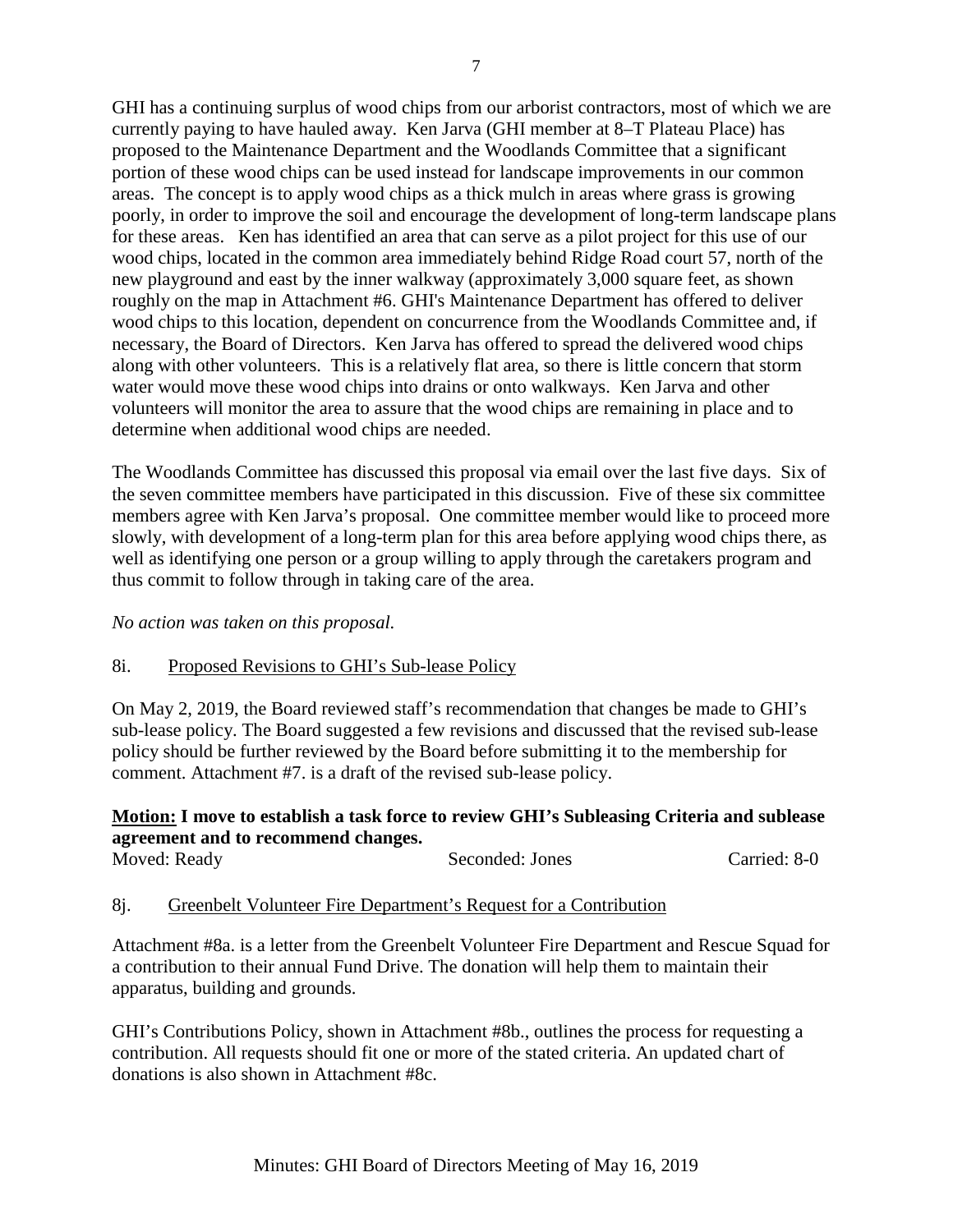## **Motion: I move that the Board of Directors approve a contribution of \$250 to the Greenbelt Volunteer Fire Department and Rescue Squad's General Fund Drive.** Moved: Hess Seconded: James Carried: 8-0

## 8k. Proposed Letter to the Chair, P.G. County Council re: Neighborhood Conservation Zone for Greenbelt

Attachment #9. is a letter that the Board President proposes to send to Mr. Todd Turner, Chair of the P.G. County Council requesting that GHI be kept informed of the progress in formulating a Neighborhood Conservation Zone for Greenbelt.

# *By Consensus: Approved the Proposed Letter to the Chair, P.G. County Council re: Neighborhood Conservation Zone for Greenbelt.*

## 8l. Invitation from the City of Greenbelt to Participate in Peace Month Activities

Attachment #10. is a letter from the Mayor, City of Greenbelt that invites GHI to participate in a Peace Month activity during the month of June. The recognition of Peace Month is intended to promote peace and non-violence and increase awareness about programs and groups that work toward that goal. Suggested activities include a lecture, panel discussion, study circle, video, musical performance or art project.

*No action was taken on this proposal.*

## 8m. Vote to Conduct an Executive Session Meeting

**Motion: I move that the Board of Directors conduct a closed meeting after this open session meeting adjourns, for the purpose of discussing the following matters:**

- **a. Approve minutes of the Executive Session meeting held on April 18, 2019**
- **b. Consider the terms and conditions of the following contracts in the negotiation stage:**
	- **2019 Contract for Parking Lot Repairs – second reading**
	- **Contract for Leasing a Copier Machine – first reading**
	- **Contract for 2019 Underground Utility Repairs and Drainage Improvements – first reading**
	- **Contract for Repair/Replacement of the Chimney on the Administration Building – first reading**
- **c. Request by a potential member for an exception to GHI's Membership Selection Criteria Policy**
- **d. Member financial matters**